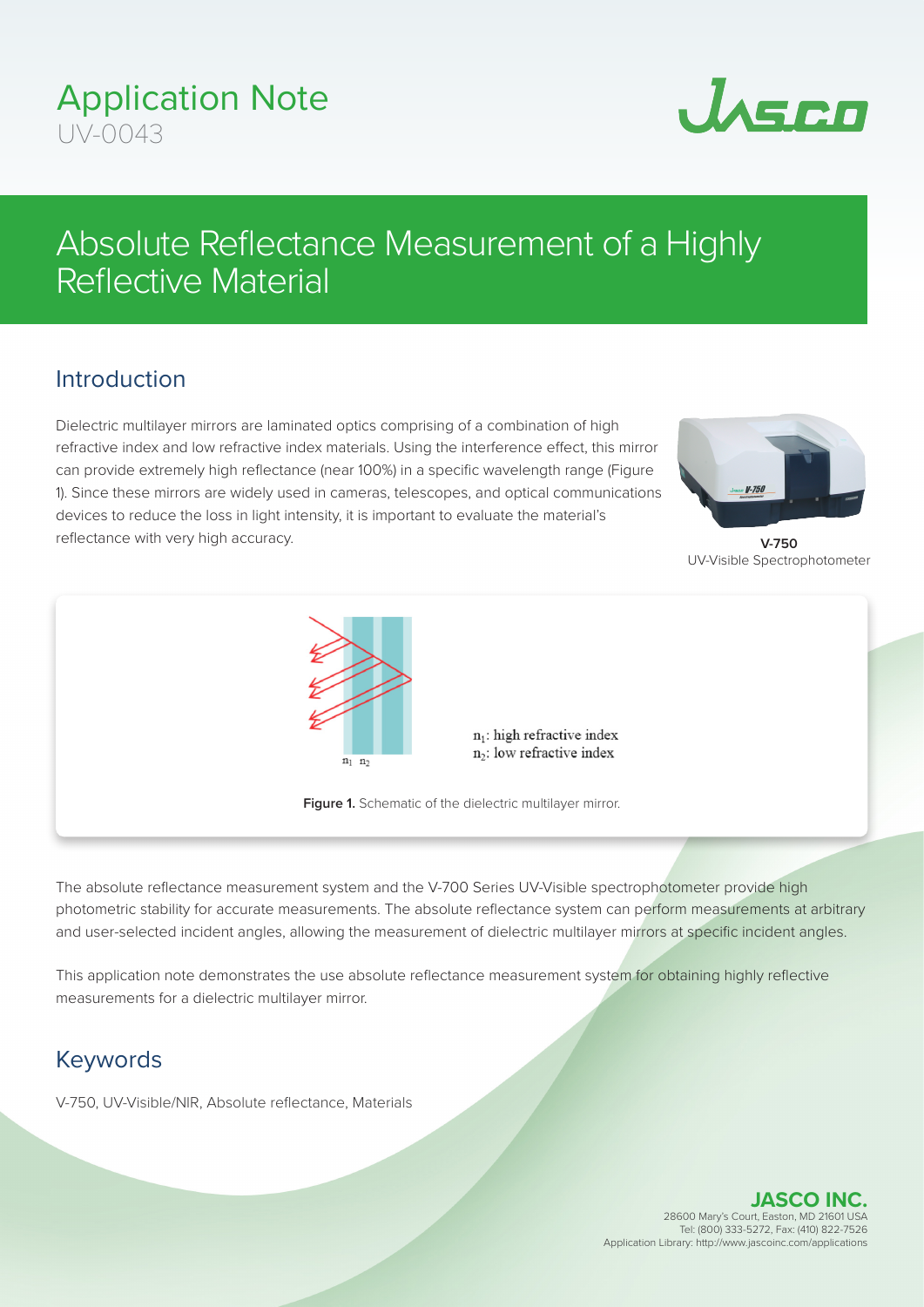#### Experimental

A dark measurement was performed with a light-shielding plate, the baseline measurement was performed against air, and then the sample measurement obtained. This procedure was repeated three times at the conditions listed below.

| <b>Measurement Conditions</b> |                |               |                   |  |  |  |  |  |  |
|-------------------------------|----------------|---------------|-------------------|--|--|--|--|--|--|
| <b>Bandwidth</b>              | $5 \text{ nm}$ | Response Time | 3.84 seconds      |  |  |  |  |  |  |
| Data Interval                 | 1 nm           | Scan Speed    | 20 nm/min         |  |  |  |  |  |  |
| Incident Angle                | $10^{\circ}$   | Polarization  | p-polarized light |  |  |  |  |  |  |

#### **Results**

Figure 2 shows an overlay of the absolute reflectance of the dielectric multilayer mirror and Figure 3 is a zoomed in view of the same spectra. The measurement repeatability of the system is very high and Table 1 compares the theoretical and measured reflectance values. The difference between the measurement average reflectance value and the theoretical value is greater than 0.15%, indicating that the absolute reflectance system has high accuracy and good correlation for reflectance measurements close to 100%R.



**JASCO INC.** 28600 Mary's Court, Easton, MD 21601 USA Tel: (800) 333-5272, Fax: (410) 822-7526 Application Library: http://www.jascoinc.com/applications